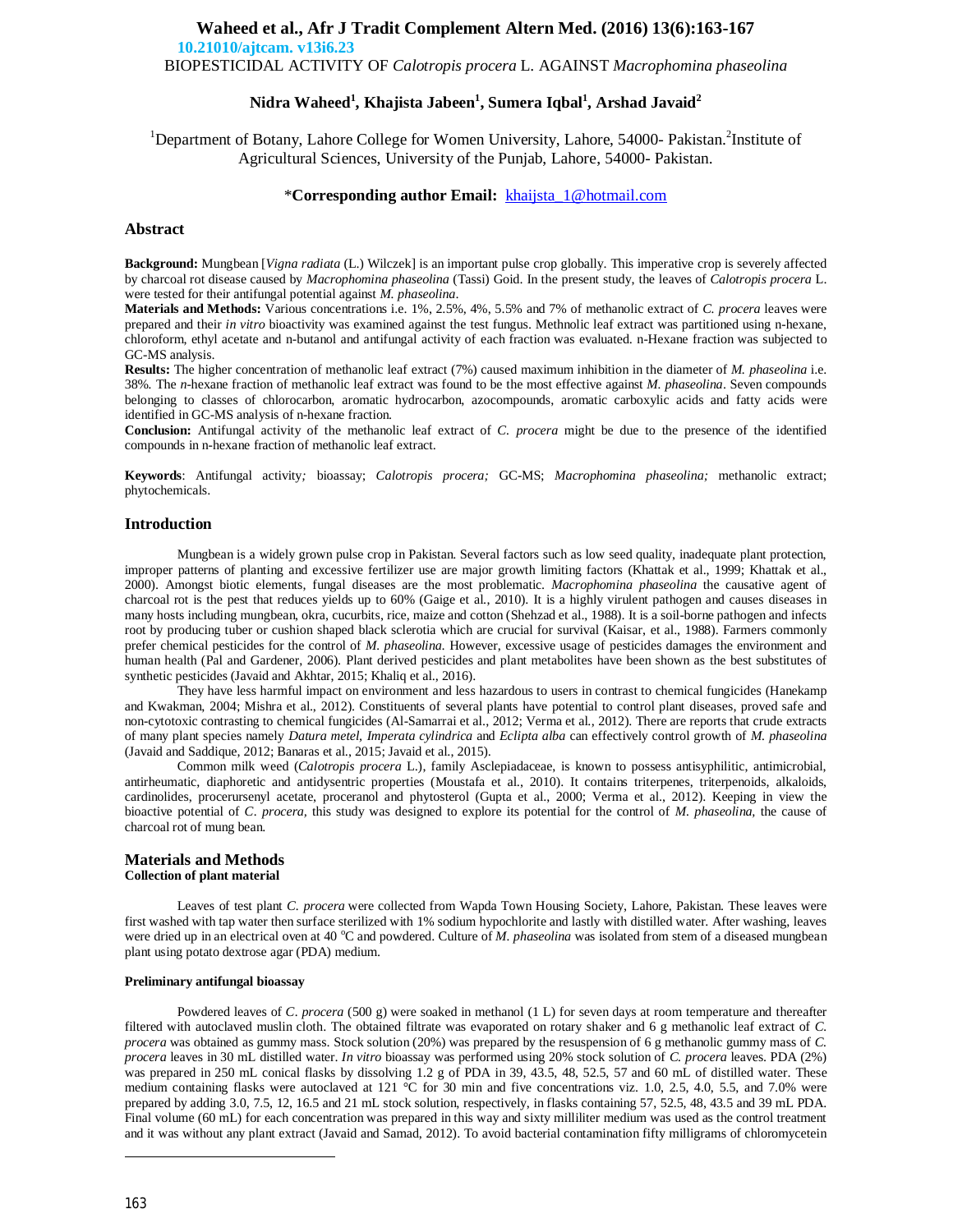# **Waheed et al., Afr J Tradit Complement Altern Med. (2016) 13(6):163-167**

## **10.21010/ajtcam. v13i6.23**

capsule was added in each flask. Experiment was conducted in Petri plates with three replicates for each concentration. Five millimeter disks were cut from seven days old culture of *M. phaseolina* with the help of surface sterilized cork borer and one disk was placed in the center of each Petri plate. These plates were incubated at  $\pm 25$  °C for seven days in an incubator. Thereafter, fungal colony diameter in each plate was measured and percentage decrease in colony diameter of *M. phaseolina* due to various extract concentrations over control was calculated using the following formula:

 $\times$ 100 Growth in Control Growth in control - Grwoth in treatment Growth inhibition  $(\%)$  =

#### **Bioassays with organic solvent fractions of methanolic leaf extract**

In preliminary antifungal bioassay, *C. procera* leaves methanolic extract was proved effectual in inhibiting the fungal growth. Hence this was subjected to further fractionation and bioassay. For this 400 g of *C. procera* dry leaf powder was extracted with 1 L of methanol at room temperature as before. The methanolic extract was evaporated on a rotary evaporator at 40  $^{\circ}$ C resulted in 5.41 g extract. The partitioning of this extract was done successively with 50 mL n-hexane, 50 mL chloroform, 50 mL ethyl acetate and 50 mL n-butanol in separating funnel (Jabeen et al., 2011). These fractions were separated in separate beakers and evaporated under vacuum at 40 °C on rotary evaporator. After evaporation of organic solvents the gummy masses of isolated organic fraction were obtained. This evaporation gave n-hexane (1.53 g), chloroform (1.53 g), ethyl acetate (0.38 g) and n-butanol (0.07 g) fractions. Bioactivities of these fractions were checked against the test fungus by using protocol of Shadomy and Coworkers (1991).

#### **GC-MS analysis**

To identify the antifungal constituents, the most effective n-hexane fraction was selected for GC-MS analysis. For this, to 1.4 g of n-hexane fraction, 100 mL n-hexane (A. R. grade) was added and shaken for three days on rotary shaker for complete mixing. This solution was filtered by using nylon filter of 0.22  $\mu$ m pore size and 47 mm diameter. The filtrate was used for GC-MS analysis using a GC-MS-QP 2010 chromatograph of 70eV ionization voltage and 55-950 Da m/z scan range fitted out with a capillary column DB-5 of 30 m, 0.25 mm and 0.25  $\mu$ m. The temperature of the oven was maintained at 45 °C for 1 min using helium gas as carrier and then automated from 45-100 °C @ 5 °C min<sup>-1</sup>, held for 1 min and increased up to 200 °C @10 °C min<sup>-1</sup> retained for 5 min as final temperature. The detector and injector temperatures were 250 °C and 200 °C, respectively (Kumar et al., 2012). The data was qualitatively analyzed by using NIST Library 2010 word software.

#### **Statistical analysis**

Analysis of variance (ANOVA) and Duncan's Multiple Range Test (DMRT) were used to analyze the data statistically at 5% significance level (Steel et al., 1997).

#### **Results and Discussions**

In the current study, the antifungal potential of *C. procera* leaves was examined against *M. phaseolina.* The methanolic extract of leaves of the test plant was applied *in vitro* against causative agent of charcoal rot disease of mungbean. All the applied concentrations viz. 1%, 2.5%, 4%, 5.5% and 7% of this extract of *C. procera* significantly suppressed the radial diameter of the test fungus. However, 7% concentration was found the most effective as it inhibited the *M. phaseolina* growth up to 38% as compared to control. The 5.5% concentration was also significantly retarded the growth of the target fungus up to 31% followed by 4, 2.5 and 1% concentrations (Fig. 1)**.** The results of the present study were supported by previous studies. Agoramoorthy et al. (2007) examined the antimicrobial activity of *C. procera* against some bacteria and fungi (*Aspergillus niger* and *A. flavus*) and suggested that *C. procera* has significant antifungal potential but less antibacterial activity. Yesmin et al. (2008) also reported that *C. procera* leaves have good antimicrobial potential.

The methanolic extract of *C. procera* was then subjected to sequential bioassay guided fractionation and various organic solvent fractions viz. *n*-butanol, ethyl acetate, chloroform and n-hexane were separate. *In vitro* bioactivities of these fractions were tested against *M. phaseolina*. The results showed that the n-hexane fraction was the most effectively repressed the test fungus growth (Fig. 2). Recently, Mohamed et al. (2015) studied the antimicrobial and cytotoxic effects of various fractions like n-hexane, chloroform, ethyl acetate and aqueous from latex of *C. procera* and found promising result. The methanolic, chloroform, ethyl acetate and petroleum ether fractions of *C. procera* were examined for their cytotoxic and antimicrobial potential by Ahmed et al. (2014). Results showed that all the tested fractions of *C. procera* inhibited the growth of all tested microbes viz. *Shigella, E. coli, A. niger*, *A. fumigates* and *A. flavus*. Mosses et al. (2006) reported that the presence of calotropin, glycosides and alkaloids secondary metabolites is the reason of antimicrobial activity of various parts of *C. procera*.

The n-hexane fraction of *C. procera* leaf extract being the most effective was selected for GC-MS (Gas chromatography-Mass spectrometry) analysis (Fig. 3). Seven compounds were identified in this analysis and details of the identified compounds are presented in Table. 1. Major categories of identified compounds are fatty acids, both saturated and unsaturated, hydrocarbons, aromatic hydrocarbons, aromatic carboxylic acid and catecholamine. A number of fatty acids such as pentanoic acid and octadecanoic acid were identified in our study. Antifungal activity of fatty acids is reported in previous literature as Carolina et al. (2011) reviewed that large quantities of fatty acids possess antimicrobial and antifungal potential. Agoramoorthy et al. (2007) also reported that various saturated and unsaturated fatty acid (pentadecanoic acid, hexadeanoic acid and methyl tetradecanoate) isolated from n-hexane fraction of *Excoecaria agallocha* possessed antifungal activity.

Aromatic carboxylic acid like n-benzyloxy-2-carbomthoxyaziridine also found in *C. procera* extract. Earlier (Nomiya et al., 2000) evaluated the antifungal and antibacterial activity of related carboxylic acid compounds. Butanoic acid an aromatic hydrocarbon was also detected in current study and Drobnica et al. (1967) also stated that aromatic hydrocarbons possess significant antifungal activity. Some other compounds such as amines, azocompounds and chlorocarbons (tetrachloroethylene) were also identified in the n-hexane fraction of methanolic extract of *C. procera* leaves in the present study.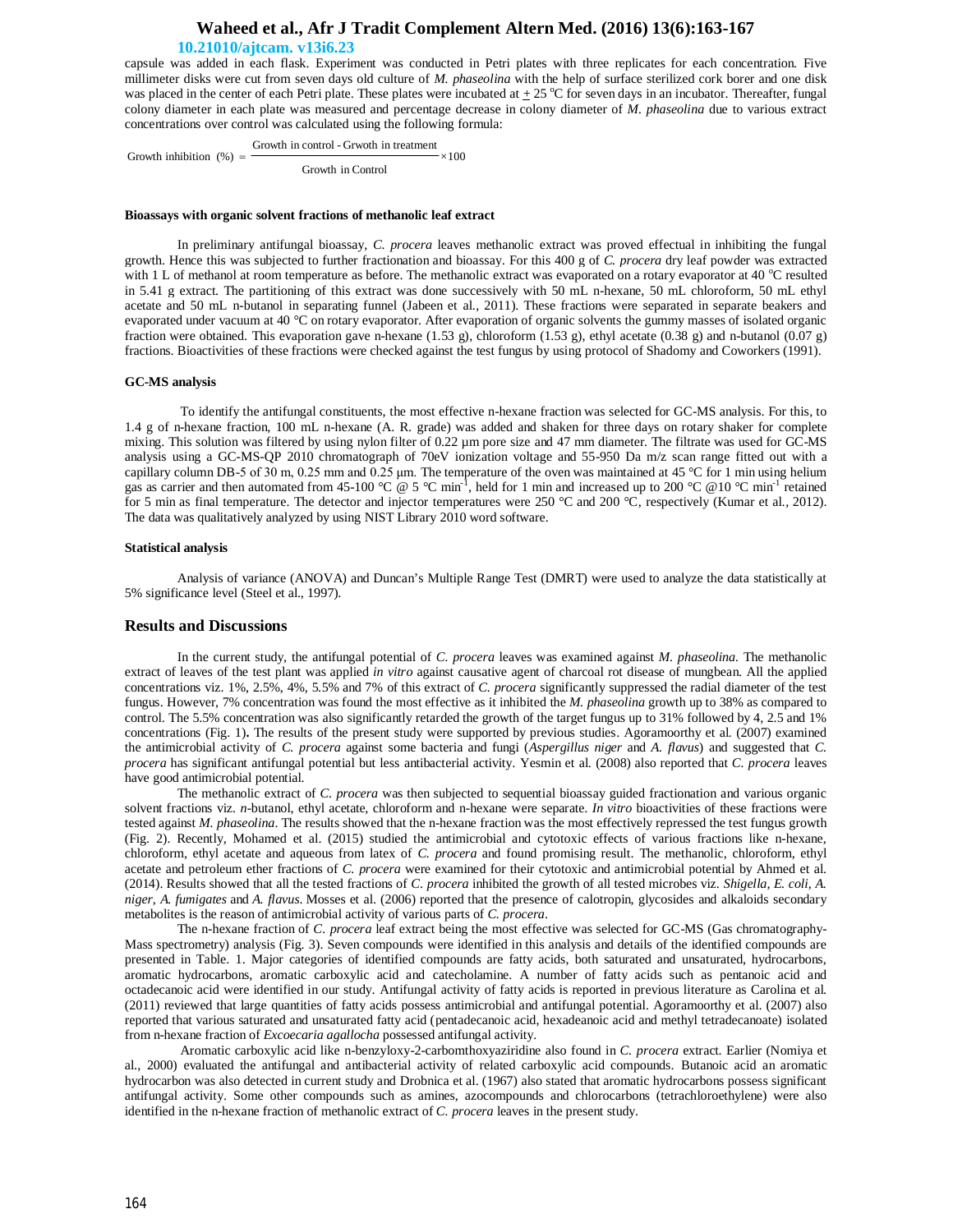# **Waheed et al., Afr J Tradit Complement Altern Med. (2016) 13(6):163-167 10.21010/ajtcam. v13i6.23**



**Figure 1:** Effect of methanolic leaf extract of *Calotropis procera* on *in vitro* growth of *Macrophomina phaseolina*. Dissimilar letters show significant differences (P0.05) and vertical bars show standard errors of means of three replicates.

| <b>Retention time</b> | Compound name                    | <b>Molecular</b> | Molecular formula |
|-----------------------|----------------------------------|------------------|-------------------|
| (min)                 |                                  | weight           |                   |
| 3.400                 | Tetrachloroethylene              | 164              | $C_2C_{14}$       |
| 4.342                 | Ethylbenzene                     | 106              | $C_8H_{10}$       |
| 4.508                 | $p-X$ ylene                      | 106              | $C_8H_{10}$       |
| 13.567                | $Diazene,bis(1,1-dimethylethyl)$ | 142              | $C_8H_{18}N_2$    |
| 19.633                | Butanoic acid                    | 102              | $C_5H_{10}O_2$    |
| 23.400                | Tetradecanoic acid               | 256              | $C_{16}H_{32}O_2$ |
| 25.417                | Octadecanoic acid                | 354              | $C_{21}H_{34}O_2$ |



**Figure 2:** *In vitro* antifungal activity of various sub-fractions of methanolic leaf extract of *Calotropis procera* against *Macrophomina phaseolina*.

# **Table 1:** GC/MS profiling of n-hexane extract of *C. procera*.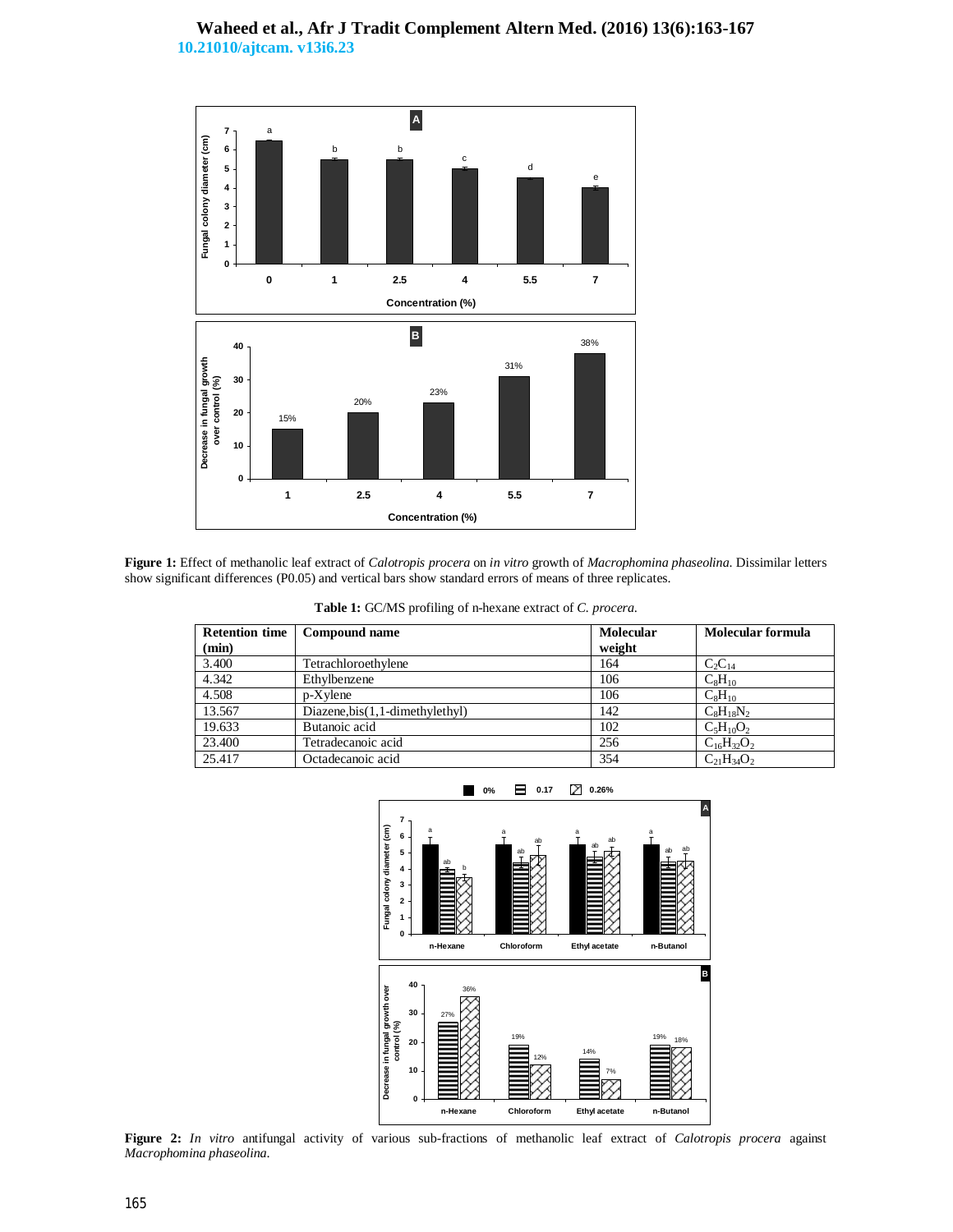

# **Waheed et al., Afr J Tradit Complement Altern Med. (2016) 13(6):163-167**

**Figure 3:** GC-MS chromatogram of *C. procera* leaves extract (n-hexane).

#### **Conclusions**

The present study concluded that methanolic leaf extract of *C. procera* has pronounced antifungal potential against the fungus *M. phaseolina* and the presence of large quantities of saturated and unsaturated fatty acids and aromatic carboxylic acid compounds identified by GC-MS analysis might be responsible for its strong antifungal potential against *M. phaseolina*.

## **References**

- 1. Agoramoorthy, G., Chandrasekaran, M., Venkatesalu, V., Hsu, M. J. (2007). Antibacterial and antifungal activities of fatty acid methyl esters of the blind-your-eye mangroove from India. Braz. J. Microbiol. 38: 739-742.
- 2. Ahmed, M., Khan R. A., Shahzaib S., Khan A., Zaif, A.W., Ahmed W. (2014). Antifungal, antioxidant and antibacterial activities of *Calotropis procera*. Int. J. Biosci. 5: 75-80.
- 3. Al-Samarrai, G., Singh H. and Syarhabil, M. (2012). Evaluating eco-friendly botanicals (natural plant extracts) as alternatives to synthetic fungicides. Annal. Agric. Environ. Med. 19: 673-676.
- 4. Banaras, S., Javaid, A. and Iqbal, S. M. (2015). Use of methanolic extracts of an asteraceous weed *Eclipta alba* for control of *Macrophomina phaseolina.* Pak. J. Weed Sci. Res. 21: 101-110.
- 5. Carolina, H. P., Johan, L., Kock, F and Vuyisile, S.T. (2011). Antifungal free fatty acids: A Review. Science against microbial pathogens: communicating current research and technological advances. A. Méndez Vilas (Ed). 61-71.
- 6. Drobnica, L., Zemanová, M., Nemec, P., Antos, K., Kristián, P., Stullerová, A., Knoppová, V. and Nemec, P. J. (1967). Antifungal activity of isothiocyanates and related compounds. I. Naturally occurring isothiocyanates and their analogues. Appl. Microbiol. 15: 701-709.
- 7. Gaige, A. R., Ayella, A. and Shuai, B. (2010). Methyl jasmonate and ethylene induce partial resistance in *Medicago truncatula*  against the charcoal rot pathogen *Macrophomina phaseolina.* Physiol. Mol. Plant Pathol. 74: 412-418.
- 8. Gupta, A., Siddiqui, I. R. and Singh, J. (2000). Two pentacyclic triterpenes from the stem of *Calotropis procera*. Indian J. Chem. 39: 941.
- 9. Hanekamp, J. C. and Kwakman, J. (2004). Beyond Zero-Tolerance: A novel and global outlook on food-safety and residues of pharmacological active substances in foodstuffs of animal origin. Directorate-General Enterprise and Industry. European Commission Brussels.
- 10. Jabeen, K., Javaid, A., Ahmad, E. and Athar, M. (2011). Antifungal compounds from *Melia azedarach* leaves for management of *Ascochyta rabiei*, the cause of chickpea blight. Nat. Prod. Res. 25: 264-276.
- 11. Javaid, A. and Saddique, A. (2012). Control of charcoal rot fungus *Macrophomina phaseolina* by extracts of *Datura metel.*  Nat. Prod. Res. 26: 1715-1720.
- 12. Javaid, A. and Samad, S. (2012). Screening of allelopathic trees for their antifungal potential against *Alternaria alternata*  strains isolated from dying back *Eucalyptus* spp. Nat. Prod. Res. 26: 1697–1702.
- 13. Javaid, A. and Akhtar, R. (2015). Antifungal activity of methanolic root extract of *Withania sommnifera* against *Fusarium oxysporum* f. sp. *cepae*. Afr. J. Tradit. Complement. Altern. Med. 12: 22-27.
- 14. Javaid, A., Naqvi, S. F., Shoaib, A. and Iqbal, S. M. (2015). Management of *Macrophomina phaseolina* by extracts of an allelopathic grass *Imperata cylindrica.* Pak. J. Agric. Sci. 15: 37-41.
- 15. Kaisar, S. A. K. M. and Das, S. N. (1988). Physical factors that influence the growth and spread of charcoal rot pathogen (*Macrophomina phaseolina*) infecting maize. J. Phytopathol. 123: 47-51.
- 16. Khaliq, A., Aslam, F., Matloob, A., Javaid, A., Tanveer, A., Hussain, S. and Muhammad, Z. I. (2016). Phytotoxic activity of parthenium against wheat and canola differ with plant parts and bioassays techniques. Planta Daninha 34: 11-24.
- 17. Khattak, G. S. S., Haq, M. A., Rana, S. A., Srinives, P. and Ashraf, M. (1999). Inheritance of resistance to mungbean yellow mosaic virus (MYMV) in mungbean (*Vigna radiata*(L.) Wilczek). Thai J.Agric.Sci.32: 49-54.
- 18. Khattak, G. S. S., Haq, M. A., Ashraf. M. and Elahi, T. (2000). Genetics of mungbean yellow mosaic virus (MYMV) in mungbean (*Vigna radiata* (L.) Wilczek). J.Gen.Breed.54: 237-243.
- 19. Kumar, S. P., Raja, S. P. and Kalavathy, S. (2012). In-silico docking analysis of *Calotropis gigantia* (C) R.BR derived compound against anti-cervical cancer activity. World Res. J. Comput. Aided. Drug. Des. 1: 09-12.
- 20. Mishra, R. K., Adholeya, A. and Sardana, H.R. (2012). *Integrated Pest Management: Strategies for Onion and Garlic*. The Energy and Resources Institute New Delhi.